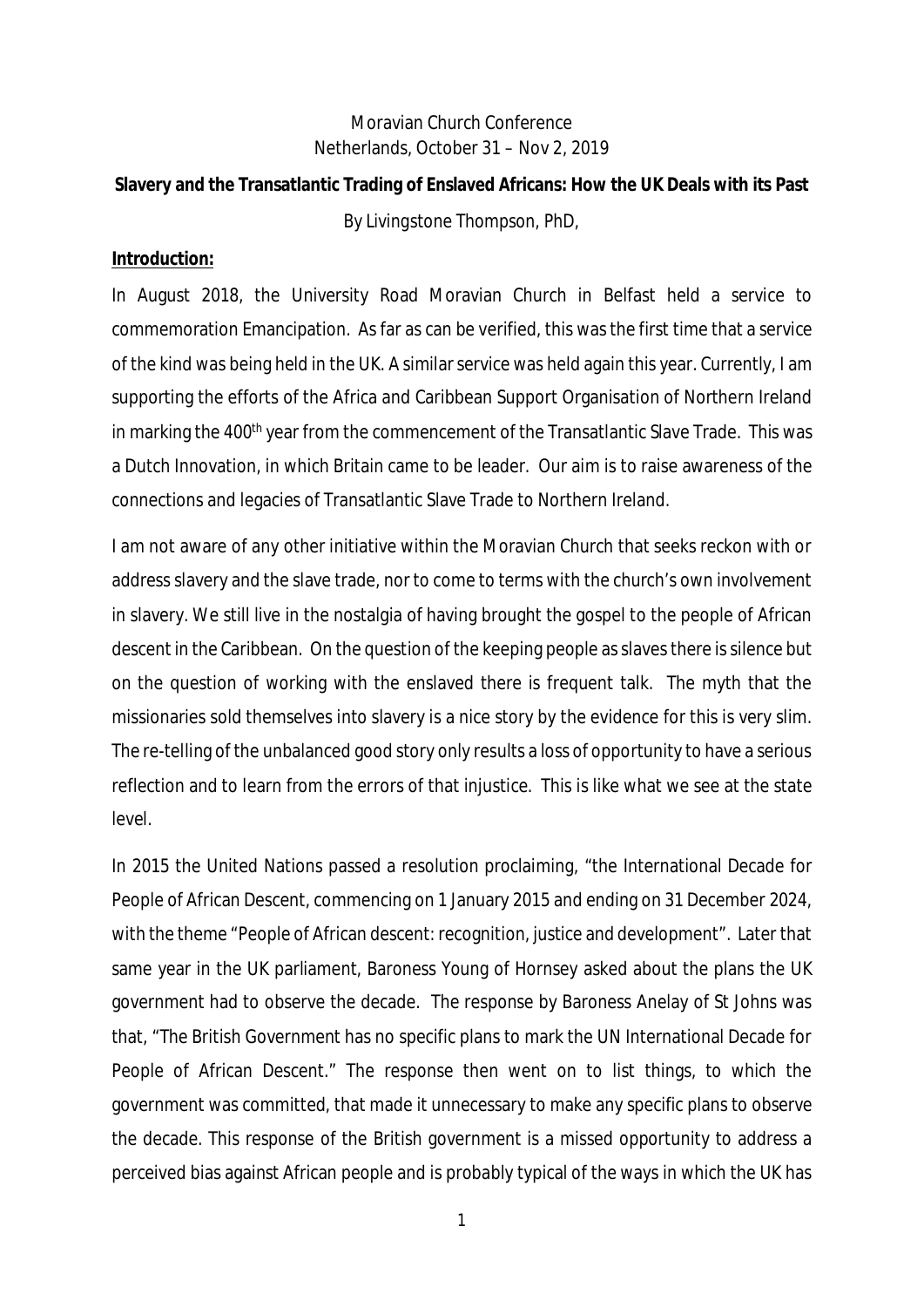over the years dealt with people of African descent: unjust, patronising and disrespectful. The ease with which concerns and cares of the people of African descent in the UK have been brushed aside, minimised or overlook is mind-boggling. This paper will look at instances to justify this assertion. The paper will focus on issues related to abolition and compensation as the corner stones on which the UK attitude of "useful only in servitude" has been constructed.

# **Abolition and the Job Done – Let's Move on?**

The act to make trading of enslaved Africans illegal was passed in 1807. It should of course be remembered that this was not by consensus and there was significant opposition to it. It might have taken 20 years from the time it was first raised. The tide of public opinion against slavery itself took much longer and abolition efforts and strategies lasted nearly a century.

There were two important court cases that significantly advance the movement for abolition. The first was June 22, 1772 when the Court of Appeal judge, Lord Mansfield ruled that English law forbade the forced relocation of Africans from England to the colonies. Force relocation, often for resale, was the practice used by English planters when relationship with the people they held as slaves broke down. The case on which Mansfield ruled was one in which an enslaved man, James Somerset, objected to being forcibly returned to Jamaica. The Judge ruled that under English Law it **could not** be allowed, whatever the inconveniences might be.<sup>1</sup> The decision had far reaching consequences and implications, not least in England where enslaved people took it upon themselves to walk away from enslavement. This added traction to the abolitionists' argument that if it were not allowed in Britain then it, slavery, should be outlawed throughout the whole British realm.

The second significant moment was the case related to the *Zong* Slave ship. The owners of the Bristol registered *Zong,* were seeking compensation for Africans they claimed that they lost at sea, in an effort to preserve the fate of the whole ship. In fact, the ship captain and crew had callously thrown 133 enslaved Africans overboard, to mitigate the pressure on their water supply, which they felt would have run out and risked the lives of everyone. Their idea was that if the enslaved, which was for them property, died on board then the shipowners would have to bear the loss. However, if they died by drowning, then the loss would be

<sup>1</sup> David Olusago, *Black and British: A Forgotten History, London: MacMillan, 2016,* 137.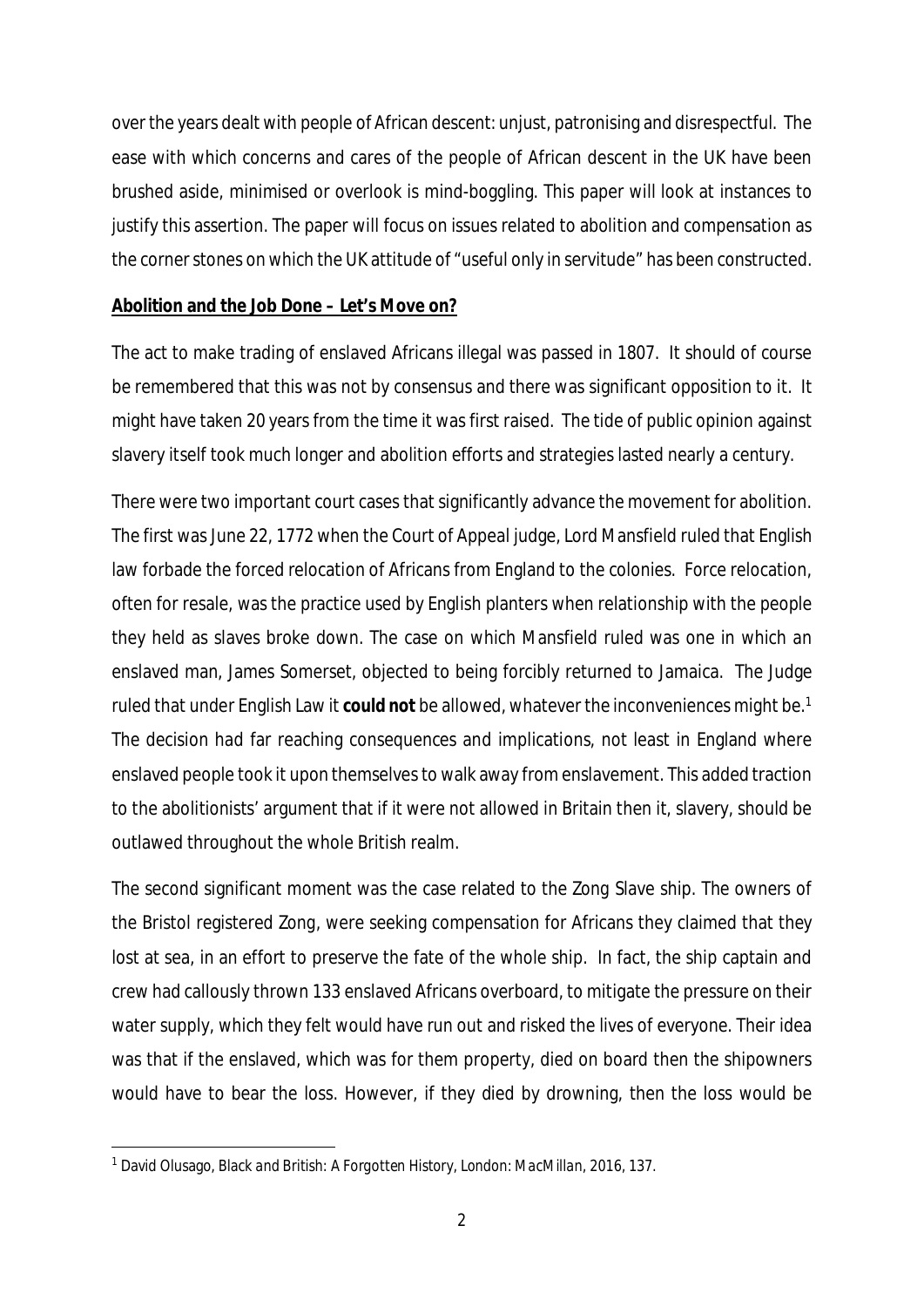covered by the insurers. The Chief Justice, the same Mansfield who made the landmark ruling a decade before, heard the case and in 1783 ruled against the shipowners.<sup>2</sup> The heartless, depravity of the ship owners was exposed in the court as they tried to make the case for compensation. They hung their case on the assertion that the Africans they murdered constituted loss property. The moral outrage arising from the case helped to solidify the cause for abolition, which was at first only concerned with the dangers of the trade, not the fact of enslavement. This attitude led one prominent Belfast businessman, Waddelll Cunningham, in 1786 to propose developing a slave shipping business out of Belfast, believing that he could offer a more humane trade. This proposition was made to sympathetic ears who with whom Cunningham sat, with others of abolitionist bent, in the board room of the Belfast Charitable Society. Happily, for Belfast, his proposal didn't gain sufficient support and was eventually dropped. The abolitionist movement gathered momentum and the 1807 **Act** to make the shipping of enslaved Africans illegal was passed. Twenty-six year later the **Act** to outlaw the enslavement of African was passed.

The achievement of the abolitionists is the story that people in the UK know and, by and large, love to tell. However, consistently presenting only the morally high ground of the abolitionists, served to conceal the other issues associated with abolition, namely the revolt of the enslaved and the inefficiency and failures of forced labour, which caused the sugar economy to succumb to the pressures of the industrial revolution. Already in 1807 the economic argument was made that favoured ending the system of forced labour. The PM at the time, William Wyndham Grenville, denounced economic objections to the proposal to end slave trading by declaring that the West Indies planters already produced more than they could sell and continuation would result in their ruin.<sup>3</sup>

The story, which the British do not seem to know or chose not to tell, is that in addition to the immorality of forced labour, by the  $2<sup>nd</sup>$  half of the  $18<sup>th</sup>$  century downturn in the West Indies sugar industry was already evident. According to Eric Williams, former PM of Trinidad and Tobago, colonial forced labour and the sugar economy was a vicious, inefficient and unprofitable economic system that was being supported by business interests that could not

<sup>&</sup>lt;sup>2</sup> Olusago, 205.

<sup>&</sup>lt;sup>3</sup>http://abolition.e2bn.org/people\_65.html, [Accessed October 25, 2019]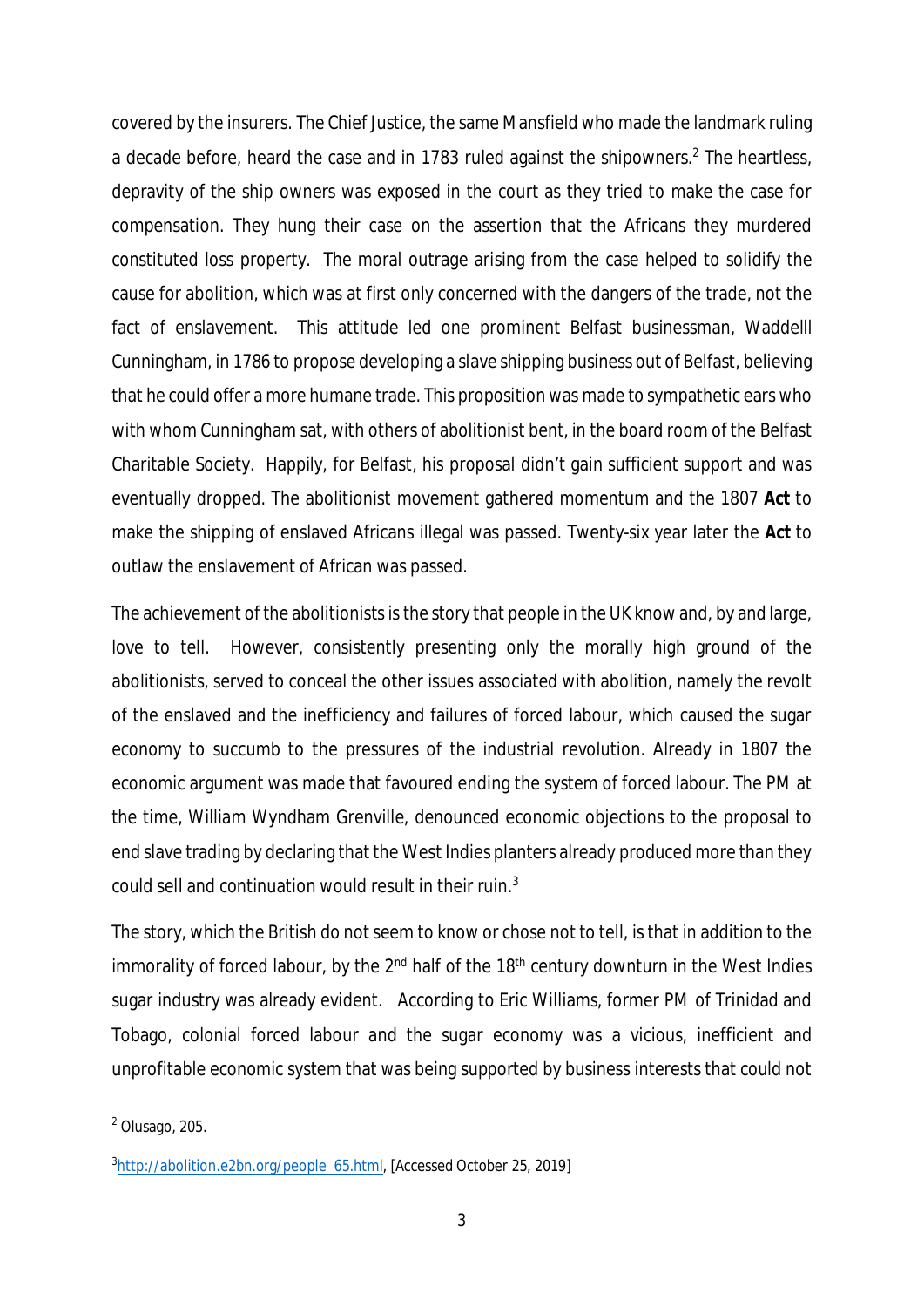see that the tide was turning. The attack on the vicious West Indian economic system by astute capitalist happened in three phase (a) 1<sup>st</sup> was the attack on the trade in enslaved Africans, which was outlawed in 1807 (b)  $2<sup>nd</sup>$  was the attack on the inefficient and inhumane system of forced labour. In this the Africans themselves played a critical role and abolition came in 1833. (c) 3rd was the abolishment of sugar preferences in 1846. 1846 was the same year the Corn Laws that levied high taxes on locally grown corn were abolished. The Anti-Corn Law League was predicated on the same principle to the anti-slavery movement.<sup>4</sup> The abolitionist gave the language in the form of a moral argument that the masses could understand. They were heard more so because the capitalist interests had shifted from the colonial side to the emerging industrial side.<sup>5</sup> The capitalist argument that West Indian sugar industry monopoly was inefficient and unprofitable was not easily heard. On the opposing side of that argument were oligarch imperial interest unable to see the inevitable. However, as we shall see in the next section, those who opposed abolition were handsomely compensated, despite their stubbornness and blindness.

As far as Britain was concerned, then, once slavery itself was abolished, the job was done. There was no need to tell another story and the only thing to be concerned with was the economic loss of the plantation owners and it is to this we must now turn our attention in considering British response.

### **Compensation vs Reparation**

The assertion that the wealth of 18<sup>th</sup> century Britain was derived in large respect from slave labour is well attested. University College London has built up a database of families that

<sup>&</sup>lt;sup>4</sup> A sort of poetic justice, which makes the point about UK mercantile interest upstaging West Indian sugar interest was that Plantation house, now Plantation Place, which evolved from companies owned by slave owning merchant Blyth and Greene, was acquired by British Land Company, which traces its origin to an offshoot of the National Freehold Land Society (later Abbey National) formed in 1849 with the two chief architects of the freehold land movement Richard Cobden and John Bright who formed the Anti-Corn Law League. That league, predicated on the same principle of the anti-slavery movement evidence supported the emerging English industries that could only succeed if the sugar industry monopoly ended. Quaker interest in the rise of English industrialism and Quaker support of anti-slavery movement were two sides of the same coin.

<sup>5</sup> Eric Williams, *Capitalism and Slavery, 136.*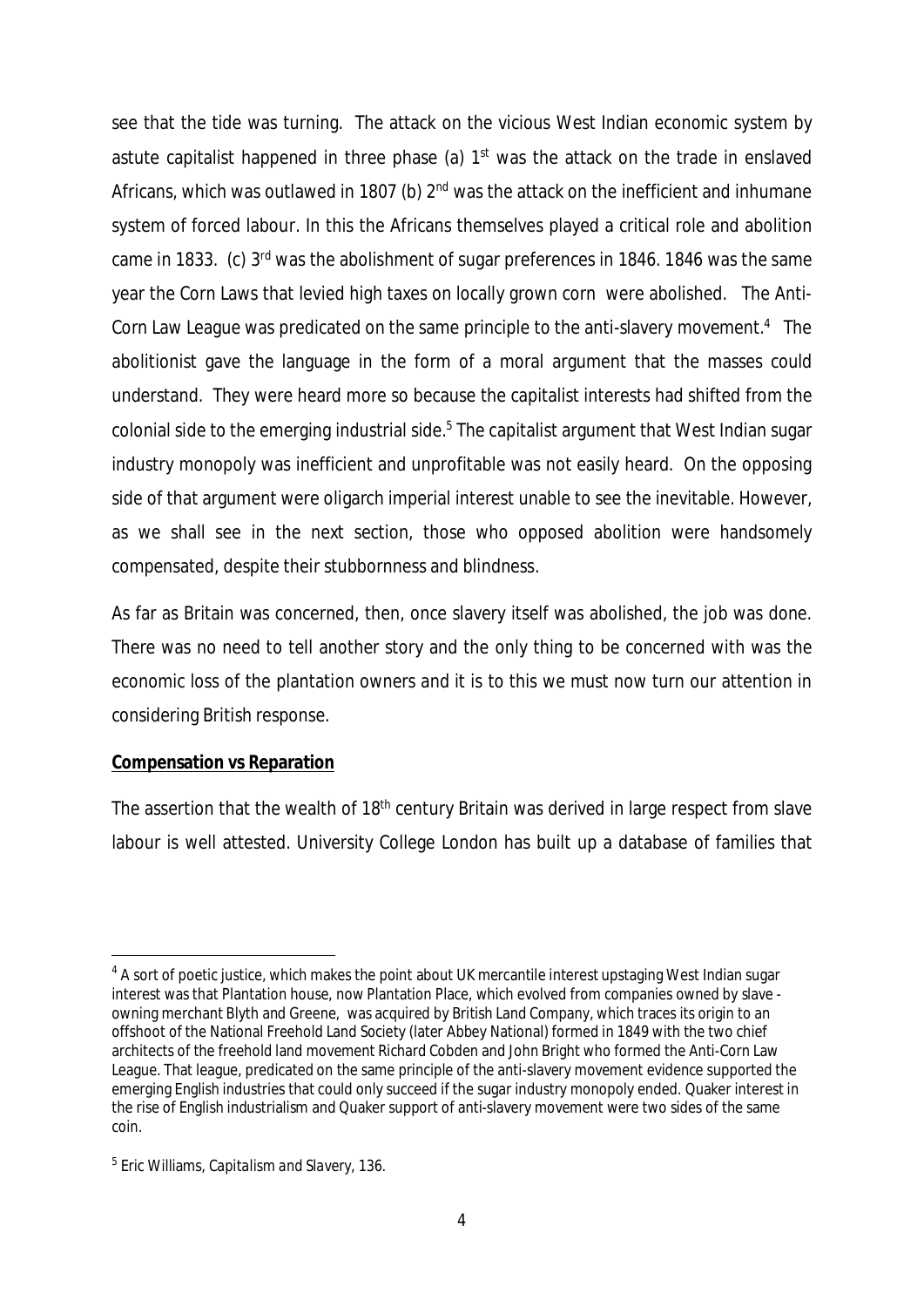received compensation and it reads like a "Who's who" of the British establishment. According to the *Legacies of British Slave-ownership* Centre:

Colonial slavery shaped modern Britain and we all still live with its legacies. The slaveowners were one very important means by which the fruits of slavery were transmitted to metropolitan Britain. We believe that research and analysis of this group are key to understanding the extent and the limits of slavery's role in shaping British history and leaving lasting legacies that reach into the present.<sup>6</sup>

One of the ironies and a travesty of the abolition of slavery is the fact that the British Government paid compensation to plantation owners for their loss, while nothing was given to the enslaved to whom the extensive debt was really owed. Not even a patch of land was given to those who had to start from scratch, after having worked tirelessly to enrich those who were compensated. In short, plantation owners benefitted twice over, while the enslaved are yet to be compensated and to mention reparation is like "raising a red flag to a bull". The British state will therefore not pay reparations to the descendants of the enslaved, not least because generation after generation of those in political leadership are from families with direct involvement in slave-ownership or had sympathies through indirect connections. This is particularly true of the Conservative party, the financial fortunes of which rested on slave-ownership. One of the leading funders of the conservative political dynasty is Charles MaGarel who held thousands of enslaved people at the time of abolition. He is described as a patron of the Conservative party,<sup>7</sup> and his connections to the party has extended in the present period, being direct forebear of Douglass Hogg, who was at the centre of the Stevenson Enquiry.<sup>8</sup> Douglass Hogg's father, Quinton MaGarel Hogg served as Lord Chancellor of the Exchequer in Edward Heath's government. Charles MaGarel's large receipt of

<sup>&</sup>lt;sup>6</sup>https://www.ucl.ac.uk/lbs/. [Accessed October 25, 2017]

<sup>&</sup>lt;sup>7</sup>https://www.ucl.ac.uk/lbs/person/view/6914.[Accessed October 28, 2019.]. Hall McGarel and its predecessor firms were West Indian merchants focused on British Guiana. The firm apparently acted as London agent for estates in British Guiana: it appears for example in the Boulton & Watt papers in the 1830s, just as Underwood Dyett and Underwood, Hall had in the 1810s. The firm also extended credit to slave-owners in the colony, for example entering into a mortgage of £30,000 on the Reliance estate in Essequibo in March 1829. McGarel, Alexander Hall and David Hall were among the 65 absentee slave-owners and mortgagees petitioning the Privy Council in 1826 against compulsory manumission in Demerara and Berbice. McGarel served on the Committee of five appointed to pursue the appeal, which was heard in July 1827 and appears to have stalemated the British government's efforts to enforce compulsory manumission.

<sup>8</sup>https://www.ucl.ac.uk/lbs/person/view/2014903896. [Accessed October 28, 2019]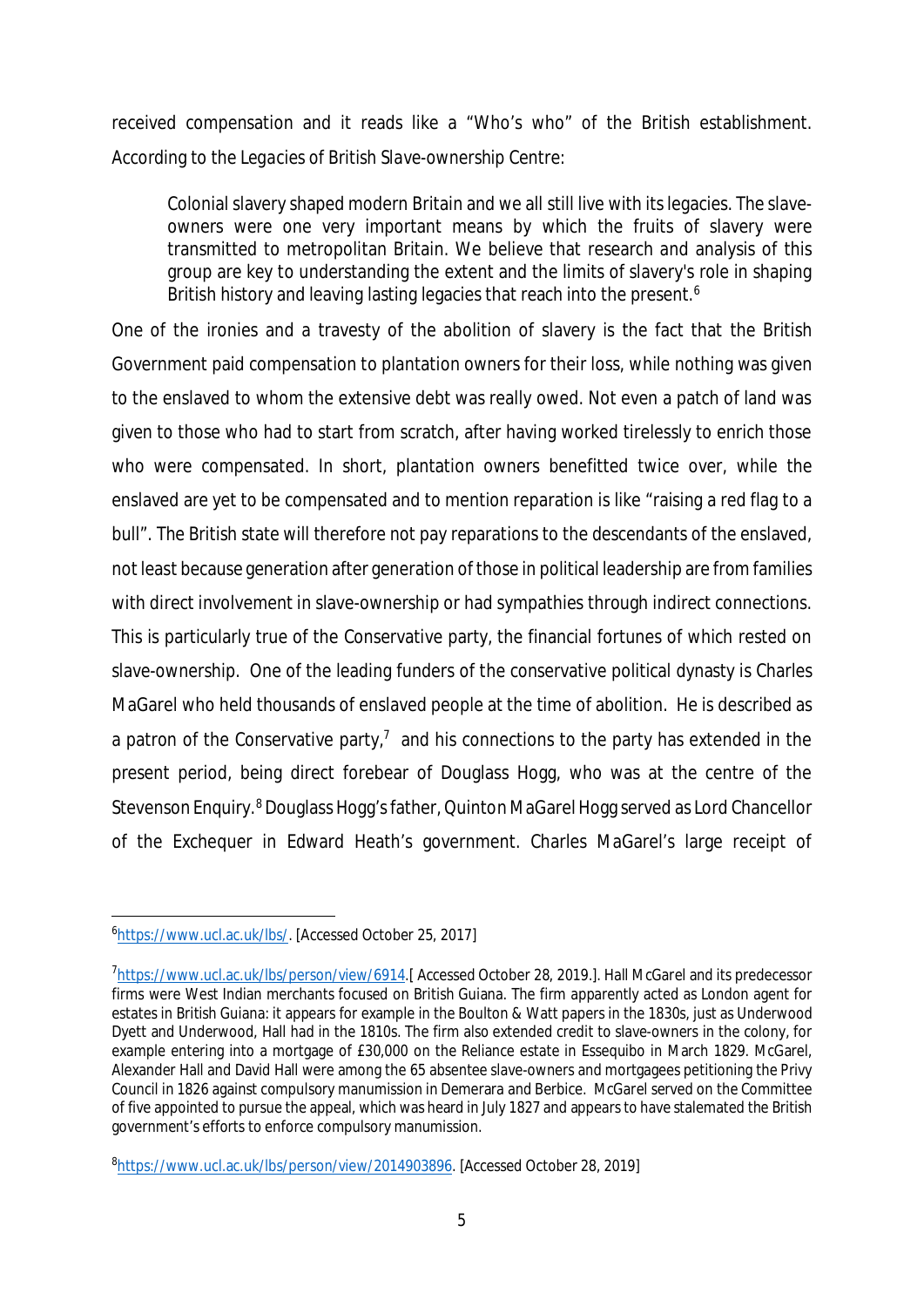compensation is particularly ironic, especially because he strongly opposed the manumission of the enslaved and abolition.<sup>9</sup>

With the refusal of the state to countenance reparation, it is left to institutions like Glasgow University to take the bold and ethical move to indicate that it will seek to make amends. The institution has acknowledged the fact that it was the beneficiary of the income from slavery and has made a pay-back gesture in recognition of this. It aims to raise monies to be spent over the next 20 years in setting up and running the Glasgow-Caribbean Centre for Development Research. It will be managed in partnership with the University of the West Indies. The centre, to be co-located in Glasgow and the Caribbean, will sponsor research work and raise awareness of the history of slavery and its impact around the world.<sup>10</sup>

From the perspective of today, one is at a loss to understand how the British Government could have treated the former slaves so callously. Yet in a certain sense the unjust treatment expressed in the inability to see the need for compensation is indicative of the perception of the enslaved Africans. Their perceived value, **which** ended with abolition, was hinged to their servitude. The idea of paying compensation to them would suggest that, like the former slave owners, they have a future value for their respective societies, apart from servitude. The same attitude is illustrated in the way that black British footballers and athletes are treated: if their performances are outstanding, then all is well. However, should they underperform, like miss

<sup>&</sup>lt;sup>9</sup> MaGarel became Chairman of the Committee of Mexican Bondholders in one of the periodic upheavals in international bond markets in the mid-1850s; he was also a director of the Colonial Bank. He invested in industry: this is a classic confirmation of Williams' thesis that profits from slavery (not just the slave-trade) fed Britain's industrial revolution. McGarel was one of the major investors in the Maesteg iron industry alongside a fellow slave-owner and West India merchant James Cavan, subscribing £10,000 to the Llynvi Iron Company in 1845 and increasing the investment to £12,500 in its restructuring as the Llynvi Vale Iron Co. in 1853. McGarel also subscribed in the railway boom: £4000 to the London & Brighton Railway in 1837, and much larger amounts in the mid-1840s: £45,000 to the London, Chatham and North Kent line and £5,000 to the Edinburgh & Northern in 1845, and a further £27,500 to the North Kent and £5,000 to the British & Irish Union in 1846. As an aside, his brother Peter was also a railway investor subscribing £5000 to the Belfast & Ballymena line in 1845. Charles McGarel flirted with a political career, being put forward by the Conservatives for Worcester in the May 1852 by-election, but 'as he was not explicit on the subject of "Protection", he found so little favour with the voters that after four days' canvassing he left the city'. He died a very wealthy man in 1876, leaving £500,000, making him in turn one of the richest men in Britain dying that year. See https://www.ucl.ac.uk/lbs/person/view/6914. [Accessed October 28, 2019.]

<sup>10</sup> https://www.bbc.co.uk/news/uk-scotland-glasgow-west-49435041 . [Accessed October 25, 2019.]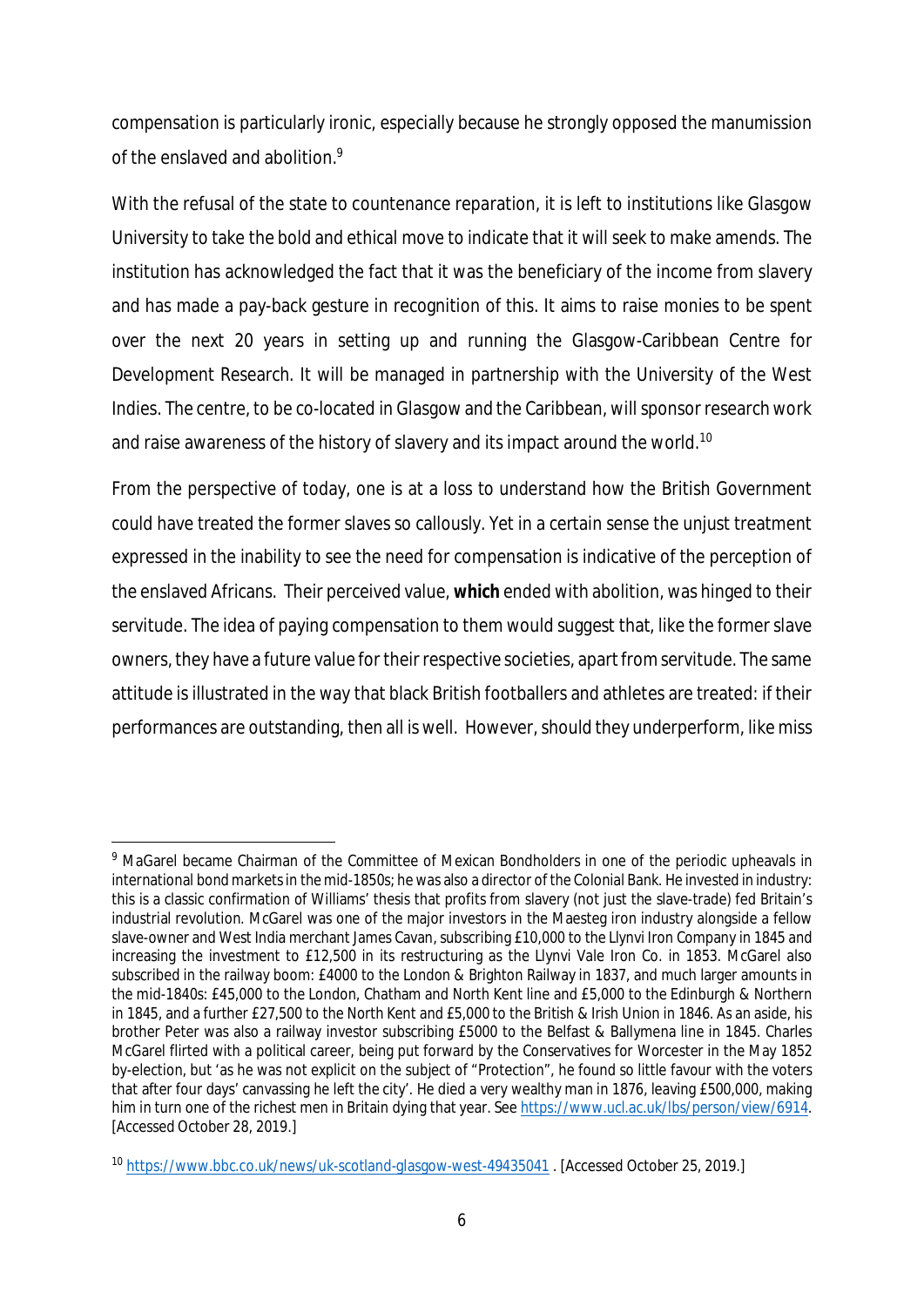a goal in a penalty shoot-out, they are subjected to extensive racial abuse. White players do not suffer the same ignominy.

The mentality that affirms "usefulness only in servitude" is that which objects to reparation but instead compensated those who perpetrated the injustice. It is the same mentality that fuels the extensive racial abuse, which we see, especially in social media, and underpins institutional racism, whether in the BBC, the police or educational institutions. That "usefulness only in servitude" is less evident in the health and social services but seemed to have informed the treatment of people of West Indian descent in the Windrush Scandal. It could be argued that what led to the Scandal was already set in motion with the 1962 Commonwealth Immigration Act which, together with later immigration laws passed under David Cameron, removed the legal safeguards that offered protection to the Windrush generation.<sup>11</sup>

# **Enduring Legacies**

The Centre for *Legacies of British Slave-ownership (LBS),* has identified about 2,787 individuals who are direct beneficiaries either from slave-plantations profits or from compensation after abolition. These individuals invested in a variety of prominent firms and business entities which, today, are part of the economic fabric of the UK. These firms include Lloyd's Bank, precursor companies to Barclay's Bank, <sup>12</sup> railway junctions at Portsmouth, Oxford and Cambridge, as well as other extensive railway investment.<sup>13</sup>

<sup>11</sup> The name of the act explains its intent: *An Act to make temporary provision for controlling the immigration into the United Kingdom of Commonwealth citizens; to authorise the deportation from the United Kingdom of certain Commonwealth citizens convicted of offences and recommended by the court for deportation; to amend the qualifications required of Commonwealth citizens applying for citizenship under the British Nationality Act, 1948; to make corresponding provisions in respect of British protected persons and citizens of the Republic of Ireland; and for purposes connected with the matters aforesaid*.

<sup>12</sup>[https://www.ucl.ac.uk/lbs/legacies/ . [Accessed October 28, 2019.]

<sup>&</sup>lt;sup>13</sup> These include places like Axholme, Gainsborough, Goole and York and North Midland Junction, London and Norwich, Irish North Midland , Guildford, Chichester and Portsmouth, Waterford, Wexford, Wicklow and Dublin North Staffordshire (Pottery Line), Caledonian, Shrewsbury and Birmingham, Shrewsbury and Birmingham, Northern, Eastern Counties (Cambridge and Lincoln Line), Manchester and Liverpool Junction, London, Worcester and South Staffordshire (Extension from Dudley to Wolverhampton), York and Lancaster, New Ross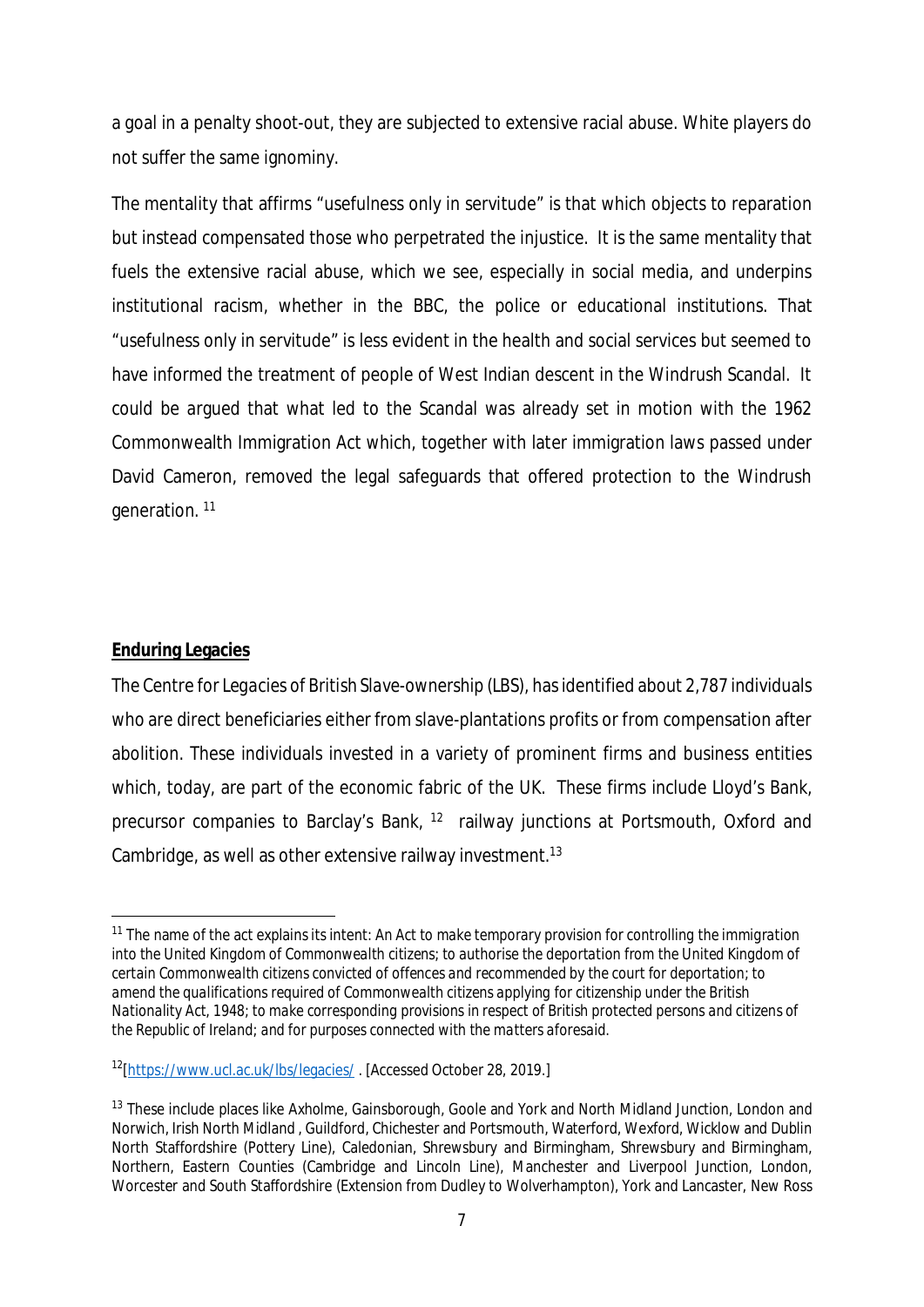In addition, there are over 600 firms with direct connections to this legacy of enrichment from the enslavement of Africans. These firms include the Bank of England which had on its board of governors some whose direct earning or inherited wealth was similarly derived from slavery. <sup>14</sup> Another outstanding firm in this infamous list of beneficiaries in Plantation House [demolished to make way for the current Plantation Place] at Fenchurch Street, London. The story of the precursor companies should be seen in the name, "Plantation". In addition to being a leading centre of tea trading, it also housed other mercantile interests including sugar, rubber and cotton. Plantation house evolved from the fortunes of James Blyth and Benjamin Buck Greene, who had interests in East India and Brazil. Greene turned to Brazilian sugar after 1846, when preferential access for West Indies sugar ended. He submitted claim for losses after slavery in Brazil was abolished in 1888. This was 55 years after it was abolished in the rest of the British empire and even though trading of enslaved people was abolished in 1807, 81 years earlier.<sup>15</sup>

### **Conclusion**

The legacies of African enslavement live on today. By focussing on the achievements of the abolition movement, Britain wants to credit itself with ending an evil system. The acts of parliament to outlaw both trading of enslaved Africans and slavery itself were important developments. More important for the passing of those laws, however, were the capitalist interest in shifting focus from West Indian sugar monopoly to support of the emerging

and Carlow Junction, Ely and Huntingdon, Huntingdon, St. Ives and Wisbech Railway, & Dundalk and Enniskillen, Cambridge and Lincoln, London, Worcester and South Staffordshire , London and Worcester and South Staffordshire (Extension from Dudley to Wolverhampton). For further details see https://www.ucl.ac.uk/lbs/legacies/. Accessed October 25, 2019]

<sup>&</sup>lt;sup>14</sup> These predominantly 19<sup>th</sup> century governors included Beeston Long junior, Timothy Abraham Curtis, Bonamy Dobree, Thomson Hankey junior, Jeremiah Harman, Benjamin Buck Greene, Alfred Latham, Sheffield Neave, John Horsley Palmer, Sir John Rae Reid 2nd Bart, John Horsley Palmer, Samuel Hibbert, Sir George Blackman Harnage Bart, Samuel Turner III, Ebenezer Maitland, Thomas Boddington of Clapton, William Snell senior, Peter Isaac Thellusson 1st Baron Rendlesham, William Manning, John Pearse, Nathaniel Bogle French senior, Henry Davidson senior, Sir Thomas Neave 2nd Bart., Sir Richard Neave 1st Bart, Thomas Baring, Benjamin Buck Greene. See https://www.ucl.ac.uk/lbs/firms/ [Accessed October 28, 2019]

<sup>&</sup>lt;sup>15</sup> Today, just one hundred and twenty-five years after slavery was abolished, Brazil still faces the repercussions of its near 400-year human trafficking legacy. There is an urgent need for resurging abolition efforts to combat a battle that has moved from the brutality of plantation life to brutality in the streets: sex trafficking. See https://exoduscry.com/blog/general/history-of-slavery-and-abolition-inbrazil/#targetText=The%20struggle%20for%20total%20abolition,Hemisphere%20to%20formally%20abolish%2 0slavery. [Accessed October 28, 2019]